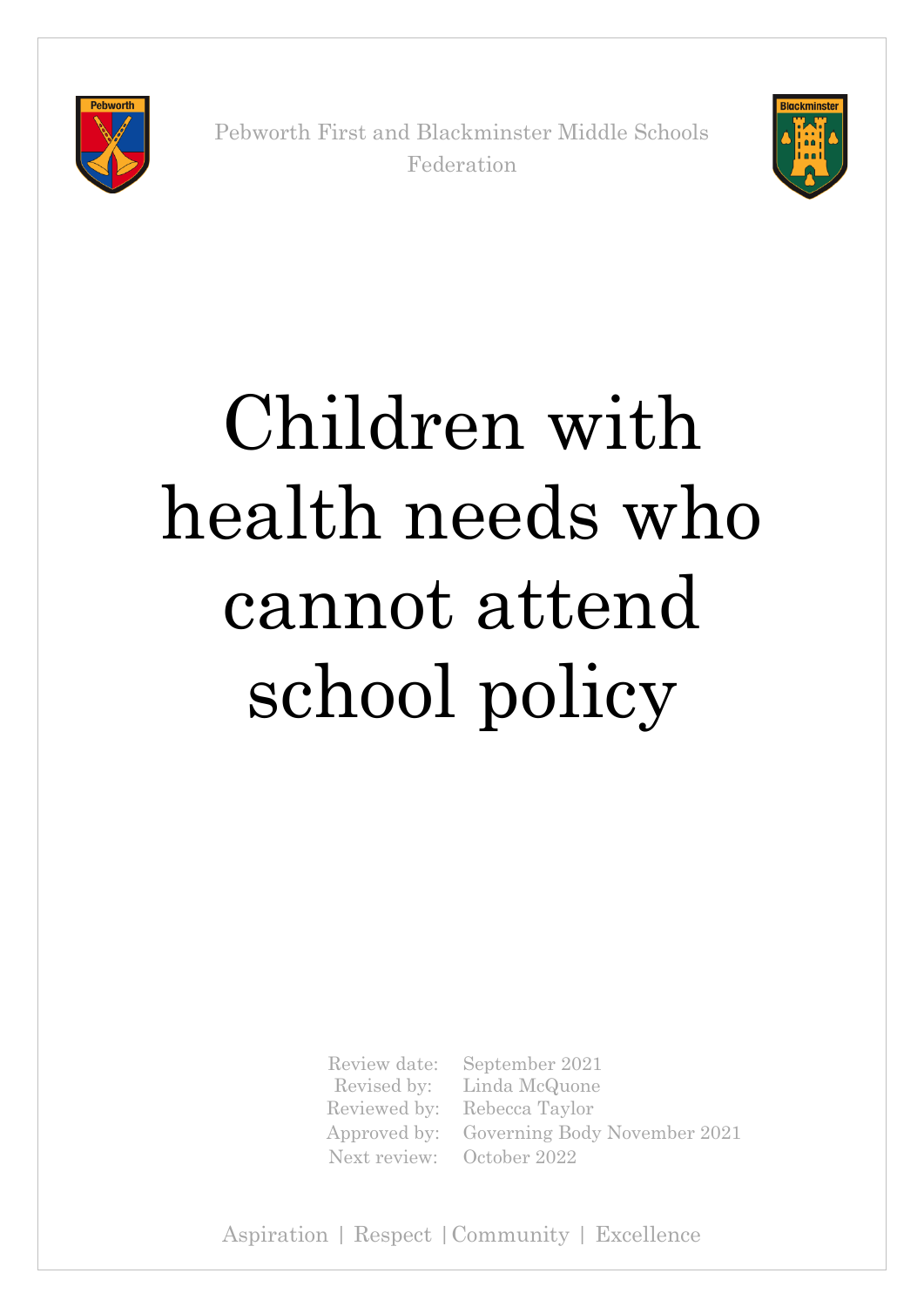# Aims

This policy aims to ensure that:

- Suitable education is arranged for pupils on roll who cannot attend school due to health needs
- Pupils, staff and parents understand what the school is responsible for when this education is being provided by the local authority

# Legislation and guidance

This policy reflects the requirements of the [Education Act 1996.](http://www.legislation.gov.uk/ukpga/1996/56/section/19)

It also based on guidance provided by our local authority and takes into account specific guidance issued by the government relating to Covid-19 specifically.

## The responsibilities of the school

Initially, the school will attempt to make arrangements to deliver suitable education for children with health needs who cannot attend school. This will involve liaison between parents/carers, medical professionals, Class Teacher/Form Tutor and any other relevant professionals involved in the child's care.

The work provided will be bespoke to the child and the situation, taking into account their medical and academic needs. Pupils may be referred to hospital schools if this is appropriate. Where possible we will aim to ensure that this work is in line with that completed in school so that the pupil does not fall behind their peers.

Regular communication between school and the child/parent and carers will be set up to ensure that effective feedback can be provided.

A reintegration plan will be drawn up in collaboration with the child, parent/carer and other relevant professionals as soon as practicable to manage the transition back into school life for the pupil.

The AHT (Student Welfare) is responsible for this and BMS, and the school leader at PFS.

# The responsibilities of the local authority

If the school can't make suitable arrangements, Worcestershire County Council will become responsible for arranging suitable education for these children.

In cases where the local authority makes arrangements, the school will:

- Work constructively with the local authority, providers, relevant agencies and parents to ensure the best outcomes for the pupil
- Share information with the local authority and relevant health services as required
- Help make sure that the provision offered to the pupil is as effective as possible and that the child can be reintegrated back into school successfully
- When reintegration is anticipated, work with the local authority to:
	- o Plan for consistent provision during and after the period of education outside the school, allowing the pupil to access the same curriculum and materials that they would have used in school as far as possible
	- o Enable the pupil to stay in touch with school life (e.g. through newsletters, emails, invitations to school events or internet links to lessons from their school)
	- o Create individually tailored reintegration plans for each child returning to school